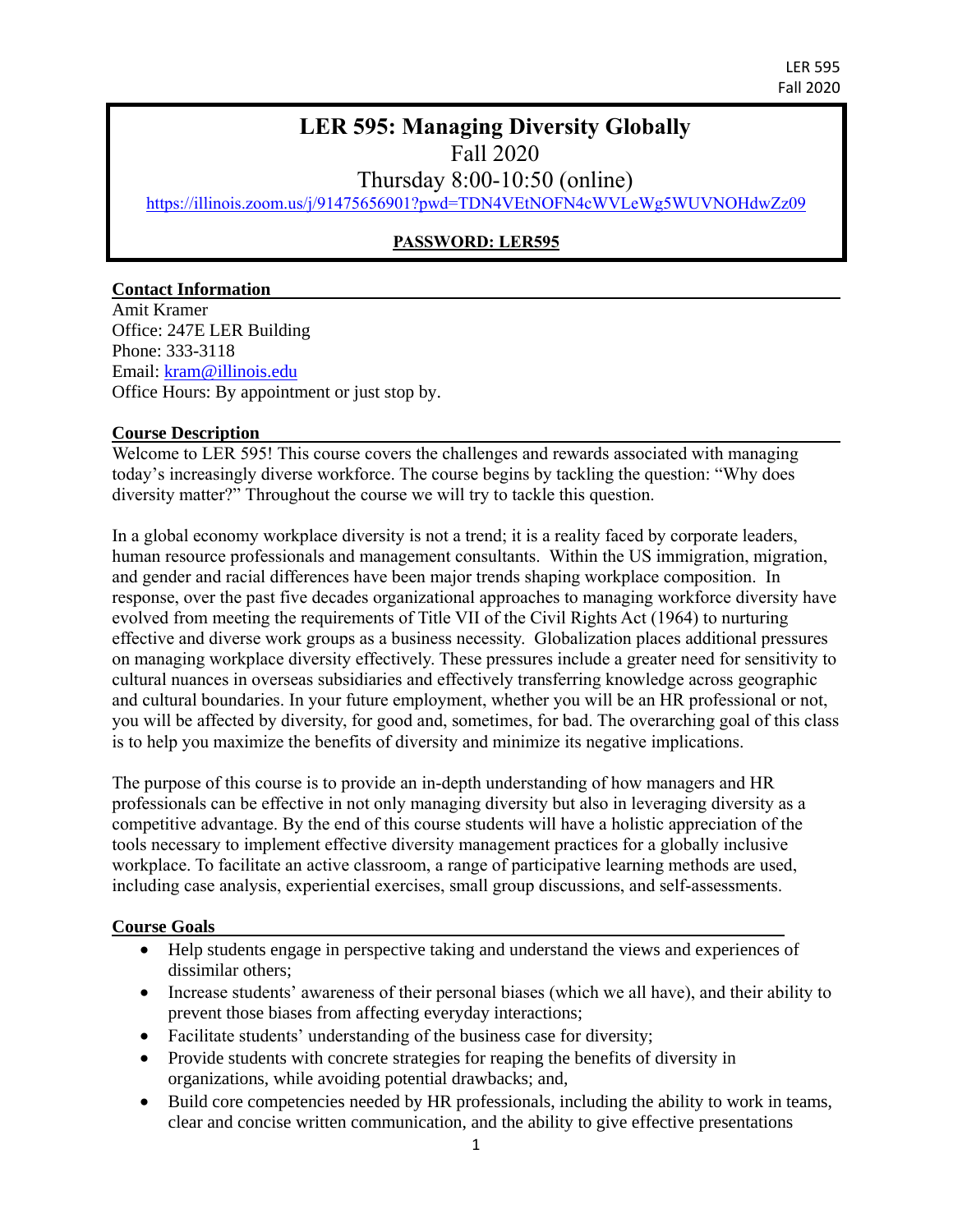### **Required Text/Materials**

### **FOR BOTH BOOKS YOU CAN USE OLDER EDITIONS**

- Mor-Barak, Michalle E. (2013). Managing Diversity: Toward a Globally Inclusive Workplace. Sage Publications (Illini Union Bookstore or buy online, can also buy an older version).
- Bell, Myrtle P. (2012). Diversity in Organizations. Cengage Learning. Cengage Learning (Illini Union Bookstore or buy online).
	- o You can also rent this book or buy the eBook here <http://www.cengagebrain.com/shop/isbn/9781111221300>

### **Grading**

### **Class participation (20%)**

A major focus of this course is on class discussion and in-class learning. Class participation is an important part of the evaluation. *10 points* are awarded for regular attendance. If you have missed no more than one class in the semester you will earn 10 points. For any additional class you miss I will deduct 1.5 points from your final grade. Any tardiness/leaving class early will count as missing half a class.

*10 points* are awarded to general class participation (**speaking in class, participating in group activities**).

### **Weekly questions on your readings (15%)**

Before each class you will need to complete a short (10 minutes) quiz on your readings that would include 3-5 multiple-choice questions. This would sum-up to 45 questions. The quiz will be available online on (Compass) and the due time for each quiz will be 7:45am on the day of the class.

### **Short Discussion Papers (20%)**

You will complete two short papers during the semester. *As a business professional*, you will have to form your opinion of issues and defend them orally and in writing. Two weeks in advance of the due date, I will hand out a brief description of the topic. There will be two parts to your paper. The first part is to put *your thoughts* on paper. In your paper, (a) take a position on the issue (for/against; pressing to the field/trivial), and (b) provide rationale for your position, **calling on outside sources (and referencing them properly)** to help substantiate your position. Your sources should come from the practitioner-oriented literature. Sources to consider are: major newspapers and periodicals (e.g., Wall Street Journal, New York Times, financial times, the Economist, BusinessWeek, Fortune, etc.), and practitioner journals (e.g., Training and Development Journal, HR Magazine, Workspan, etc.). You are not limited to these resources.

You will receive the maximum credit **if you defend your position with reason and substantiate your position with facts and ideas.** You will receive half credit if you do not defend your position with logical defenses. **You will receive no credit if you do not submit your completed paper on time (submission on Compass).** Keep in mind the following: Do not try to anticipate my position on issues. I am interested in your opinions as I'm sure your colleagues will feel the same way. I'm simply looking for you to be able to express your opinion and defend it as all competent professionals (regardless of field) must do.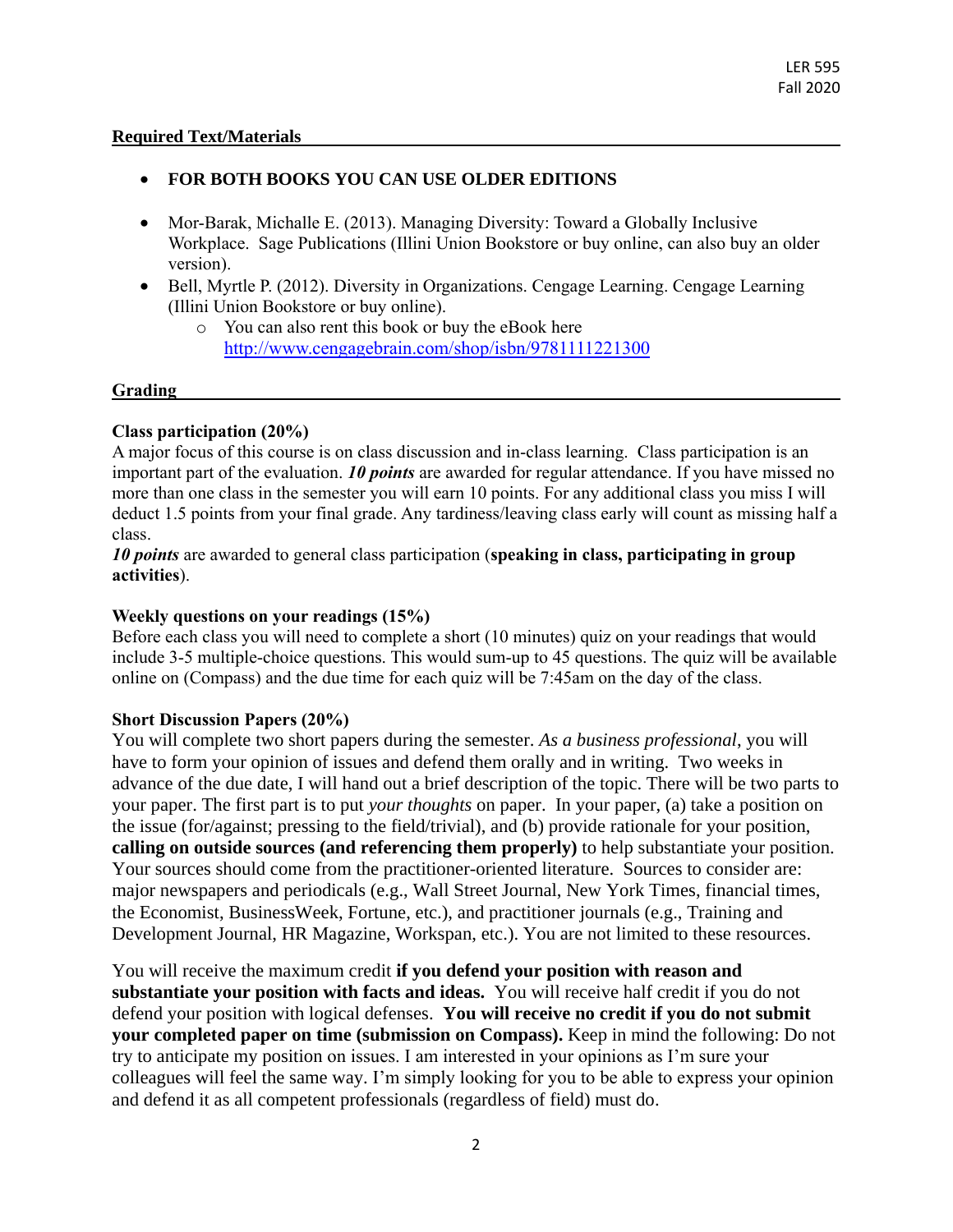Papers should be approximately two pages long (typed, **double-spaced**, 1" margins, Times New Roman **12-point font**).

#### **Group Project (30%)**

Your group project will involve creating a Global Diversity Handbook for a multinational company. The hand book should be specifically designed to address diversity management in an overseas subsidiary of a **US-based multinational**. Pick a location in Europe, Asia, Latin America, Africa or Australia and develop a handbook that incorporates headquarters and subsidiary based considerations for developing an inclusive workplace. See the last pages of the syllabus for an outline of the handbook.

At the end of the semester each group will submit their reports to me and make a 20 minute presentation (one group at a time). **When you make the presentation imagine that you are a group of global diversity consultants presenting your handbook to senior management in at the headquarters/ or top management team in the subsidiary.** 

The written report can be approximately 15-20 pages in length, double-spaced, in 12-point font, and with margins of 1 inch. Students will be **assigned to groups of 5** in the second or third week of class. The breakdown for the group project grade is as follows: Group presentation: 10%

Written report: 10%

Peer evaluation: 10%

#### **Individual Presentations of a "Hot Diversity Topic" (10%)**

Every week several students will be assigned to make an individual presentation regarding a) "Diversity in the headlines" – a particular news story that you read and would like to summarize for the class along with questions that relate this story to what we study in class OR b) a "Diversity dilemma" in the workplace that you have faced/observed and would like to discuss in class in relation to specific materials assigned to this course. Presentation should take no more than 5 minutes and should be followed by **ONE Discussion question**. *Use a Power Point Presentation to effectively communicate your "Hot Diversity Topic"*.

| A           | 96-100%   |
|-------------|-----------|
| $A -$       | 92-95.9%  |
| $B+$        | 88-91.9%  |
| B           | 84-87.9%  |
| $B-$        | 80-83.9%  |
| $C+$        | 77-79.9%  |
| $\mathbf C$ | 73-76.9%  |
| $C-$        | 70-72.9%  |
| $D+$        | 67-69.9%  |
| D           | 63-66.9%  |
| D-          | 60-62.9%  |
| F           | Below 60% |

*Grading Scale*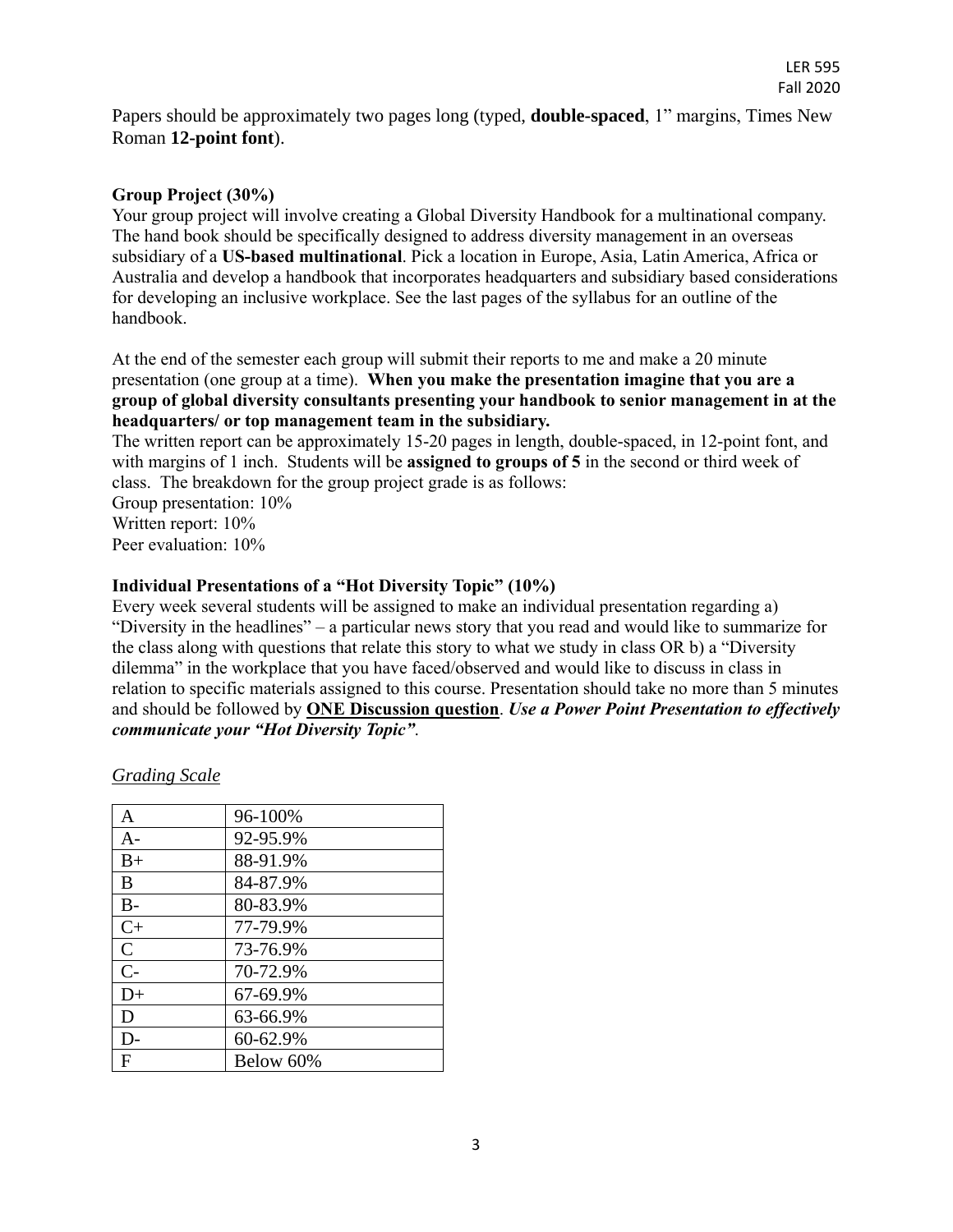### **Course Schedule**

### **Week 1. August 27: Introduction**

- Introduction to the course
- Barnga: An Introductory Game

# **I. THE BIG PICTURE**

### **Week 2. September 3: Global Workplace Trends, Legislation, Affirmative Action**

- Thomas, D. A. Diversity as Strategy (2004). **Harvard Business Review**, 82(9), 98-108.
- Bell Chapters 1 (Introduction) and Chapter 3 (Legislation).
- **Before week 2 class: Take at least two demo tests on Project Implicit Social Attitudes here:** <https://implicit.harvard.edu/implicit/>

### **Week 3. September 10: Perspectives on Diversity and Discrimination**

- Connor, J. C. (2000). It wasn't about race: Or was it? **Harvard Business Review**, 78(5), 37- 44.
- Ely, R. J., Meyerson, D. E., & Davidson, M. N. (2006). Rethinking political correctness. 84(9). 78-87.
- Davidson, M. N. (2012). How hard should you push diversity? *Harvard Business Review.*
- Bell Chapter 2 (Theories and Thinking About Diversity)
- **Discussion Paper 1 Distributed**

### **Week 4. September 17: Theoretical Understanding of Identity and Diversity; Communication and Relationships in Global Context**

- Javidan, M., Teagarden, M., & Bowen, D. (2010). Making it overseas. **Harvard Business Review,** 88(4), 109-113.
- Bell Chapter 16 (International Diversity and Facing the Future)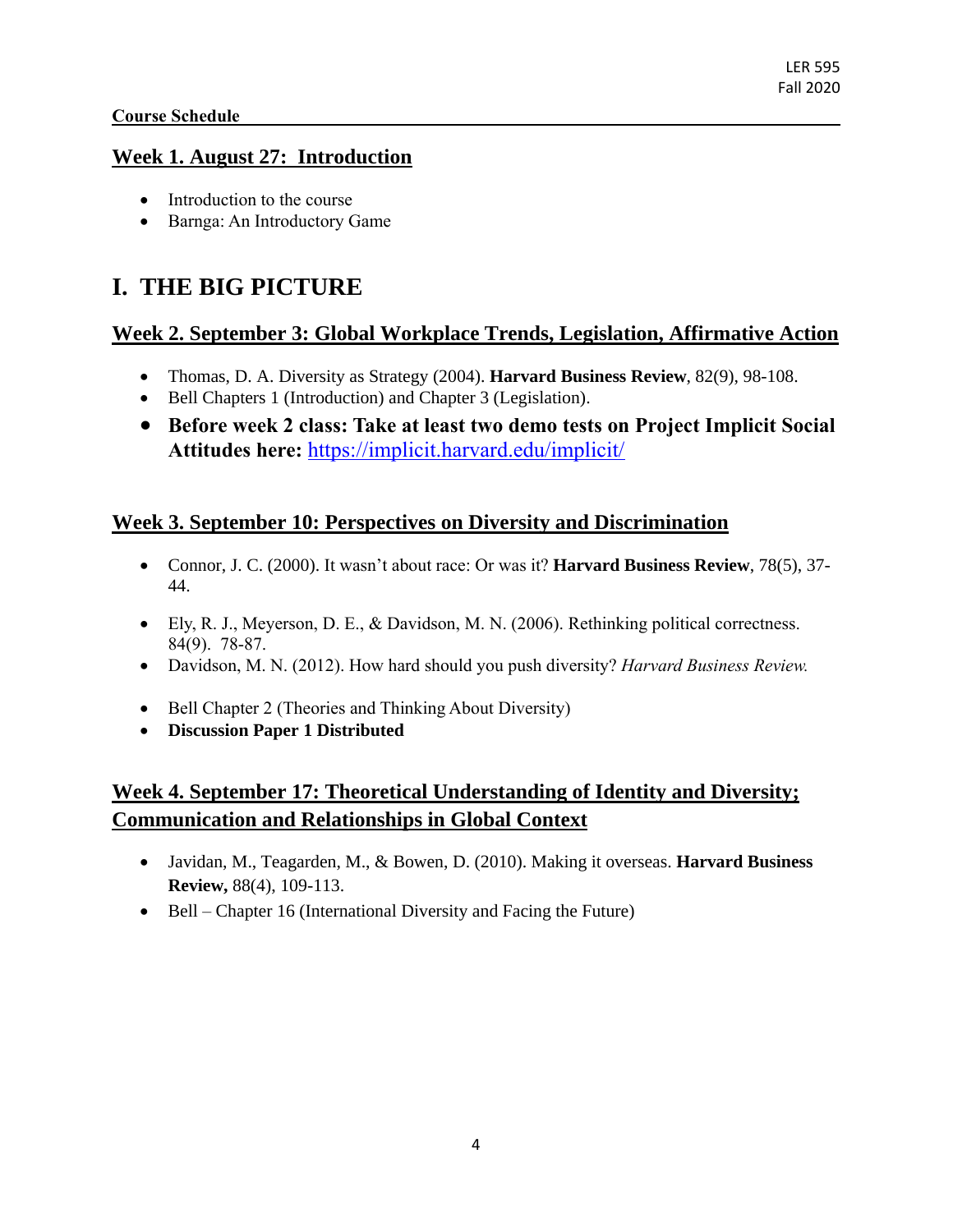# **II. STRATEGIES FOR MANAGING DIVERSITY IN A GLOBAL CONTEXT**

### **Week 5. September 24: Recruiting and Selecting for an Inclusive Workplace**

- Bell Chapters 4-7 (4: Black/ African Americans; 5: Latinos/Hispanics; 6: Asians/Asian Americans; 7: Whites/European Americans)
- Optional: Bell Chapter 8 (American Indians, Alaska Natives, and Multiracial Group Members)
- **Discussion Paper 1 due**

### **Week 6. October 1: Group Meetings**

I will meet with each group for 15 minutes to discuss your group project.

### **Week 7. October 8: Stereotyping and the Gender Pay Gap**

- McCracken, D. M. (2000). Winning the talent war for women: Sometimes it takes a revolution. **Harvard Business Review**, 78(6), 159-165
- Blau, F. D., Kahn, L. M. (2007). The gender pay gap: Have women gone as far as they can? **Academy of Management Perspectives**, 21(1), 7-23.
- Bell Chapter 9 (Sex and Gender) and Chapter 10 (Work and Family)

### **Week 8. October 15: Training, Mentoring, & Network Groups for an Inclusive Workplace**

- Anand, R., & Winters, M. 2008. A Retrospective View of Corporate Diversity Training From 1964 to the Present, **Academy of Management Learning and Education**, 7: 356-372**.**
- $\bullet$  Bell Chapters 11-13 (11: Sexual Orientation; 12: Religion; 13: Age)
- Optional: Bell Chapter 15 (Weight and Appearance)
- **Discussion Paper 2 Distributed**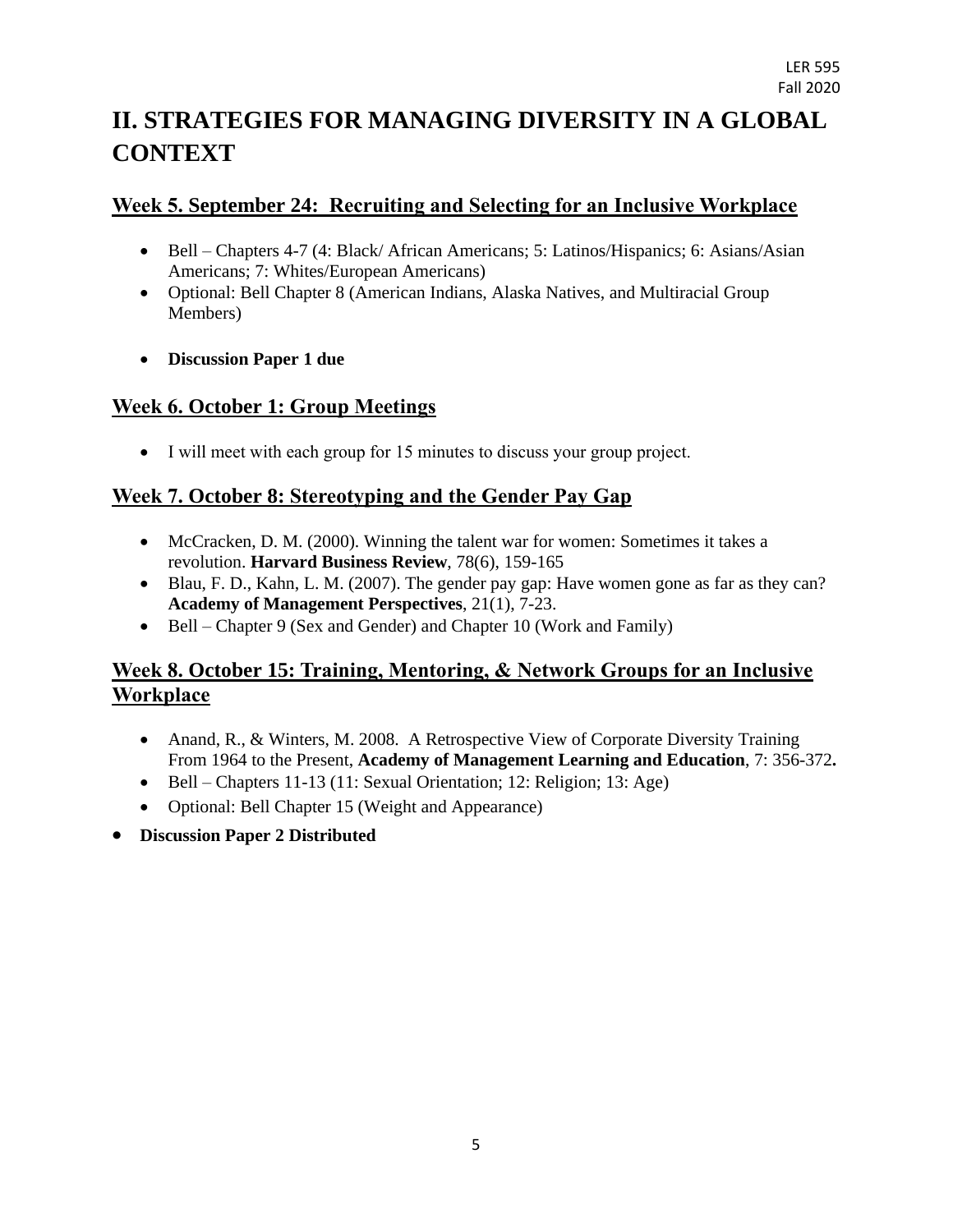### **Week 9. October 22: Organizational Approaches to Managing Diversity**

- Gilbert, J., & Ivancevich, J.M. (2000). Valuing diversity: A tale of two organizations. **Academy of Management Executive**, Vol. 14, (1) 93-105.
- Bezrukova, K., Jehn, K. A., & Spell, C. S. (2012). Reviewing diversity training: Where we have been and where we should go. Academy of Management Learning and Education, 11(2), 207-227.

### **Week 10. October 29: Business Cases for Diversity**

- Majchrzak, A., Malhotra, A., Stamps, J., & Lipnack, J.(2004). Can absence make a team grow stronger? **Harvard Business Review**, 82(5), 131-137.
- Listen to: [http://www.npr.org/sections/thesalt/2017/01/03/506740287/refugees-resettled](http://www.npr.org/sections/thesalt/2017/01/03/506740287/refugees-resettled-in-chicago-help-make-its-most-famous-cheesecake)[in-chicago-help-make-its-most-famous-cheesecake](http://www.npr.org/sections/thesalt/2017/01/03/506740287/refugees-resettled-in-chicago-help-make-its-most-famous-cheesecake)
- Johnson, S. K., Heckman, D. R., & Chan, E. T. (2016). If there's only one woman in your candidate pool, there's statistically no chance she'll be hired. *Harvard Business Review,26.*
- Dobbin, F., & Kalev, A. (2016). Why diversity programs fail. *Harvard Business Review, 94*, 52-60.
- **Discussion Paper 2 Due**

### **Week 11. November 5: Final Group Meetings: Final Draft of Final Project Handbooks**

 Mor-Barak Chapters 11-14 (THESE ARE READINGS FOR YOUR FINAL PROJECT SECTION 4)

### **Week 12. November 12: Expatriates and Global Teamwork**

- Hamel, G. (2009). Moon shots for management. Harvard Business Review, 87(2), 91-98.
- Brett, J., Behfar, K., & Kern, M. C. (2006). Managing multicultural teams. **Harvard Business Review,** 84(11), 84-91.
- Earley, P. C., & Mosakowski, E. (2004). Cultural intelligence. **Harvard Business Review**, 82(10), 139-146.
- Maznevski, M., & Distefano, J. (2000). Creating value with diverse teams in global management. **Organizational Dynamics***,* 24(4), 50-67.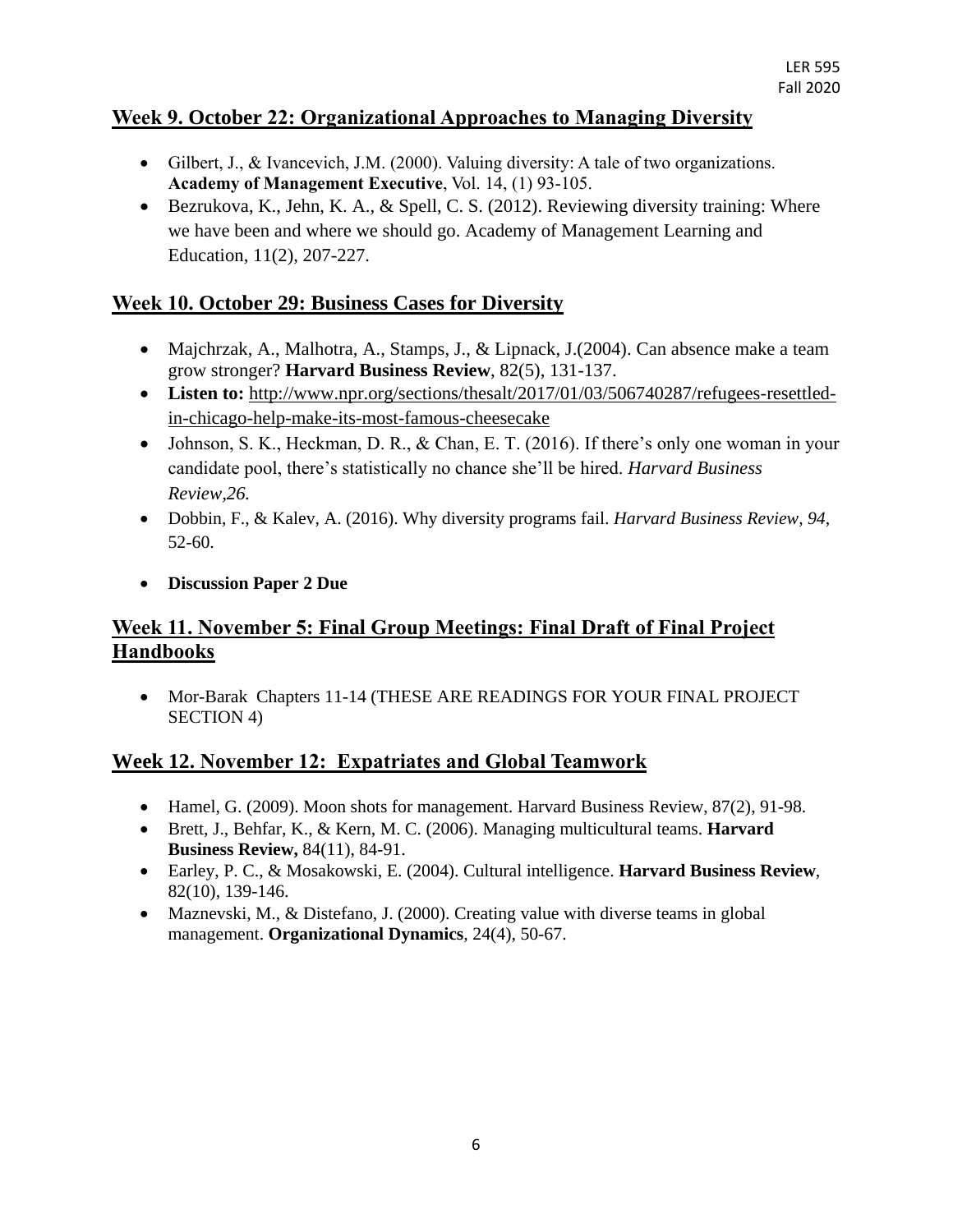## **Week 14. November 19: Group Presentations Part I**

**Week 15. December 3: Group Presentations Part II**

**Final Projects Are Due**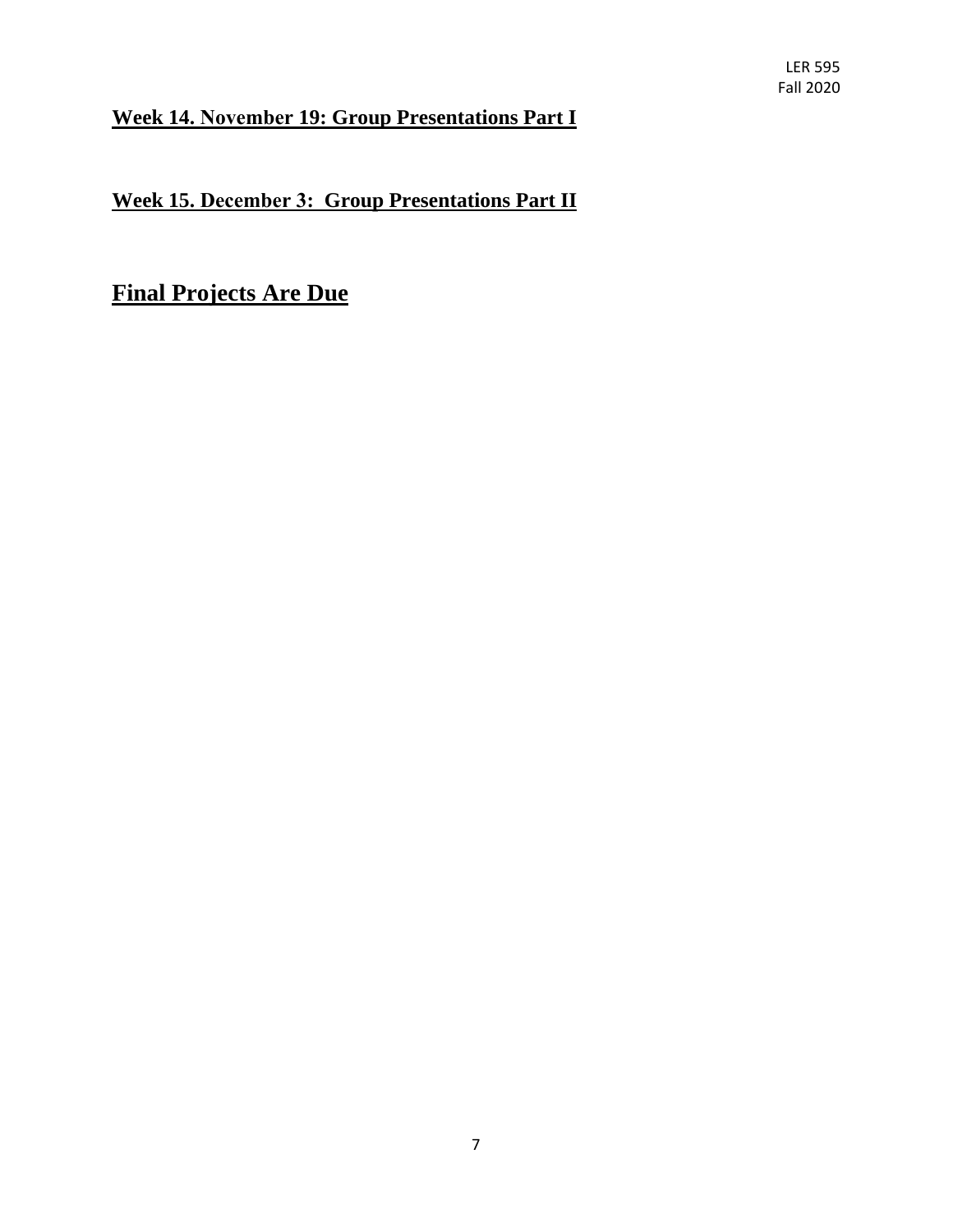### **OUTLINE FOR GROUP PROJECTS: GLOBAL DIVERSITY HANDBOOK**

#### **Your paper should be guided by Mor-Barak's book and the four levels of inclusion**

#### **Executive Summary (1 page)**

#### **Section 1 - Company Background: (2-4 pages)**

- What is the company and industry that will be the focus of the handbook? (Products, history, size, income, profits…).
- What is the business strategy of this company?
- What is the company's diversity strategy / approach to managing diversity?
	- o The business strategy and diversity strategy are the most important to develop. You will make recommendations in section 4 that should relate back to the business and diversity strategy.
- What is the country that you chose for this handbook? Why is this country important to the company?

#### **Section 2- Goal of Diversity Handbook (1 page)**

- $\bullet$  Based on the above what is the main diversity mission and who is the intended audience for this handbook? Intended audiences are the people who will need to decide whether to adopt (and fund) your recommendations and those who will need to implement them.
- Which two excluded groups did you choose?

#### **Section 3- Country Background: (3-5 pages)**

- Cultural background (describe the county demographics, culture, and labor force as it pertains to your company. What demographics/ cultural issues are pertinent and why?). This can be based on the demographics of your employees, the demographics of your customers, or both.
	- o Put special emphasis on the cultural and demographics of your two excluded groups.
- $\bullet$  Legal framework As it pertains to equal employment or discrimination especially to your two excluded groups
- Labor market characteristics of your chosen excluded groups:
	- o In which ways are they underrepresented?
- Summaries the two excluded groups you chose as the focus of your handbook (for example, gender and disability status) and explain why you are focusing on these demographics. Why inclusion of these demographics (based on all you have written above) is critical for your company's success?